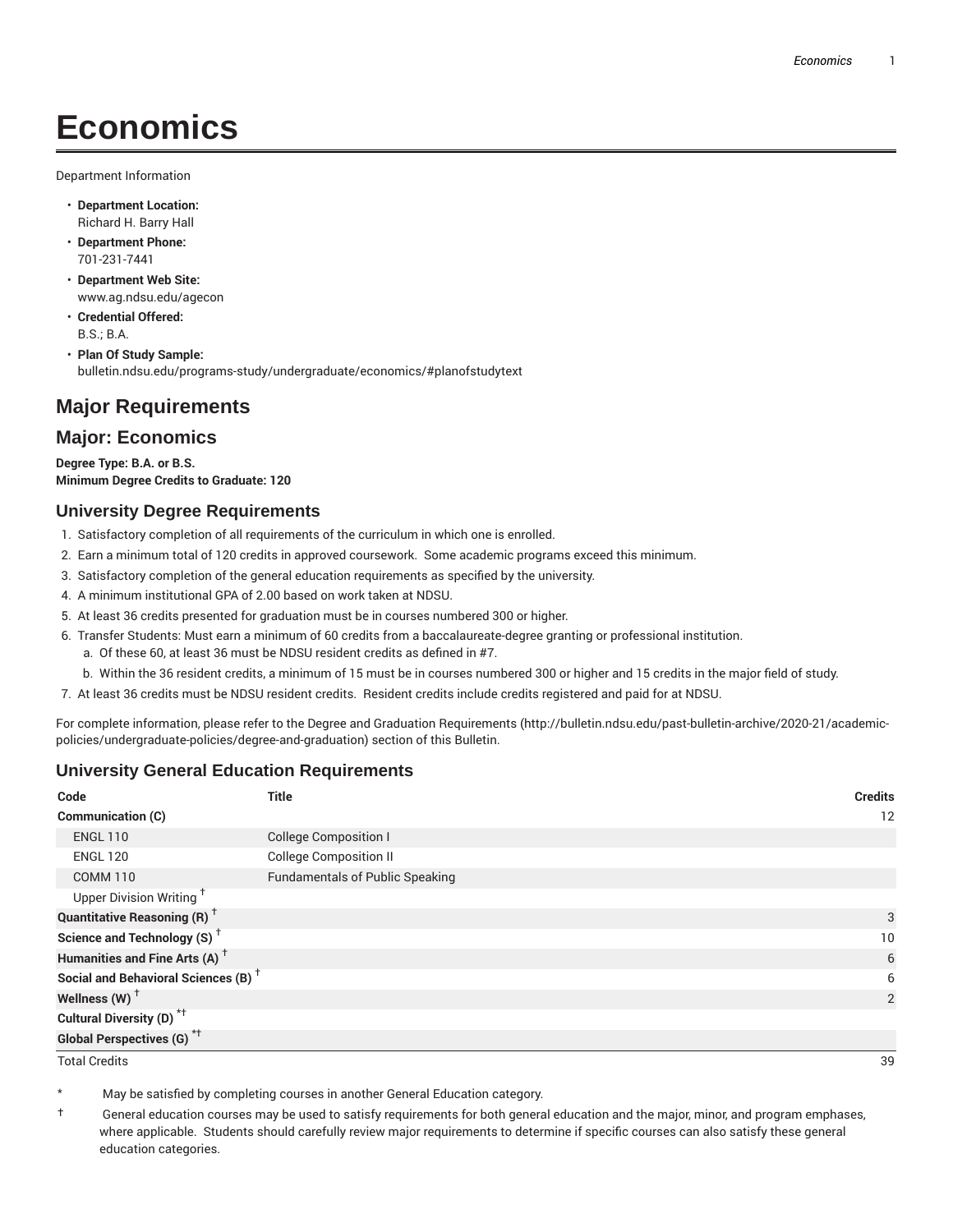• A list of university approved general education courses and administrative policies are available here (http://bulletin.ndsu.edu/past-bulletinarchive/2020-21/academic-policies/undergraduate-policies/general-education/#genedcoursestext).

# **Major Core Requirements for all options**

| Code                                                                                | Title                                    | <b>Credits</b> |
|-------------------------------------------------------------------------------------|------------------------------------------|----------------|
| <b>Core Requirement</b>                                                             |                                          |                |
| <b>ECON 189</b>                                                                     | Skills for Academic Success <sup>1</sup> |                |
| <b>ECON 201</b>                                                                     | Principles of Microeconomics             | 3              |
| <b>ECON 202</b>                                                                     | <b>Principles of Macroeconomics</b>      | 3              |
| <b>ECON 341</b>                                                                     | Intermediate Microeconomics              | 3              |
| <b>ECON 343</b>                                                                     | Intermediate Macroeconomics              | 3              |
| MIS 116                                                                             | <b>Business Use of Computers</b>         | 3              |
| <b>Program Option</b>                                                               |                                          | 36-43          |
| Select one of three options: 1) Standard, 2) Quantitative, or 3) Business Economics |                                          |                |

Total Credits 52-59

1 ECON 189 is only required for first-time, first-year students--A first-time, first-year student is defined as a student who has not yet completed a college course as a college student. Students that are not first-time, first-year students that either transfer into the university or change their major are not required to take AGRI 189.

# **Program Notes:**

• Students selecting economics must complete the courses in the Core Requirement area (16 cr.) and the requirements outlined within one of the identified option areas listed below: 1] Standard Option (47-50 cr.), 2] Quantitative Economics Option (37-39 cr.), or 3] Business Economics Option (40 cr.).

• Students must earn a minimum 2.00 cumulative GPA in courses that satisfy the core requirement and option requirements.

# **Standard Option**

Students selecting the Standard Option may complete either a Bachelor of Science or a Bachelor of Arts degree.

| Code                                                                                                                                                                                                  | <b>Title</b>                                                                            | <b>Credits</b> |
|-------------------------------------------------------------------------------------------------------------------------------------------------------------------------------------------------------|-----------------------------------------------------------------------------------------|----------------|
| Economics Electives: Select 18 credits from the list below. At least 3 credits must be from the courses identified as "Approved as Capstone"<br>and no more than 6 credits from the bottom selection. |                                                                                         |                |
| <b>ECON 402</b>                                                                                                                                                                                       | Economics of Entrepreneurship                                                           |                |
| <b>ECON 410</b>                                                                                                                                                                                       | Econometrics <sup>2</sup>                                                               |                |
| <b>ECON 411</b>                                                                                                                                                                                       | <b>Computational Economics</b>                                                          |                |
| <b>ECON 440</b>                                                                                                                                                                                       | Game Theory and Strategy (Approved as Capstone)                                         |                |
| <b>ECON 461</b>                                                                                                                                                                                       | Economic Development (Approved as Capstone)                                             |                |
| <b>ECON 465</b>                                                                                                                                                                                       | Labor Economics                                                                         |                |
| <b>ECON 470</b>                                                                                                                                                                                       | Public Economics (Approved as Capstone)                                                 |                |
| <b>ECON 472</b>                                                                                                                                                                                       | <b>International Trade</b>                                                              |                |
| <b>ECON 475</b>                                                                                                                                                                                       | Health Economics (Approved as Capstone)                                                 |                |
| <b>ECON 476</b>                                                                                                                                                                                       | <b>Monetary Theory and Policy</b>                                                       |                |
| <b>ECON 480</b>                                                                                                                                                                                       | Industrial Organization (Approved as Capstone)                                          |                |
| <b>ECON 481</b>                                                                                                                                                                                       | Natural Resource Economics                                                              |                |
| <b>ECON 482</b>                                                                                                                                                                                       | <b>Environmental Economics</b>                                                          |                |
|                                                                                                                                                                                                       | Select no more than 6 credits from the following as part of the 18 economics electives: |                |
| <b>AGEC 339</b>                                                                                                                                                                                       | <b>Quantitative Methods &amp; Decision Making</b>                                       |                |
| <b>AGEC 344</b>                                                                                                                                                                                       | <b>Agricultural Price Analysis</b>                                                      |                |
| <b>AGEC 346</b>                                                                                                                                                                                       | <b>Applied Risk Analysis</b>                                                            |                |
| <b>AGEC 347</b>                                                                                                                                                                                       | <b>Principles of Real Estate</b>                                                        |                |
| <b>AGEC 445</b>                                                                                                                                                                                       | Agribusiness Industrial Strategy                                                        |                |
| <b>AGEC 446</b>                                                                                                                                                                                       | <b>Agribusiness Finance</b>                                                             |                |
| <b>ECON 324</b>                                                                                                                                                                                       | Money and Banking                                                                       |                |
| <b>ECON 356</b>                                                                                                                                                                                       | History of Economic Thought                                                             |                |
| <b>FIN 410</b>                                                                                                                                                                                        | <b>Investment Analysis and Management</b>                                               |                |
|                                                                                                                                                                                                       |                                                                                         |                |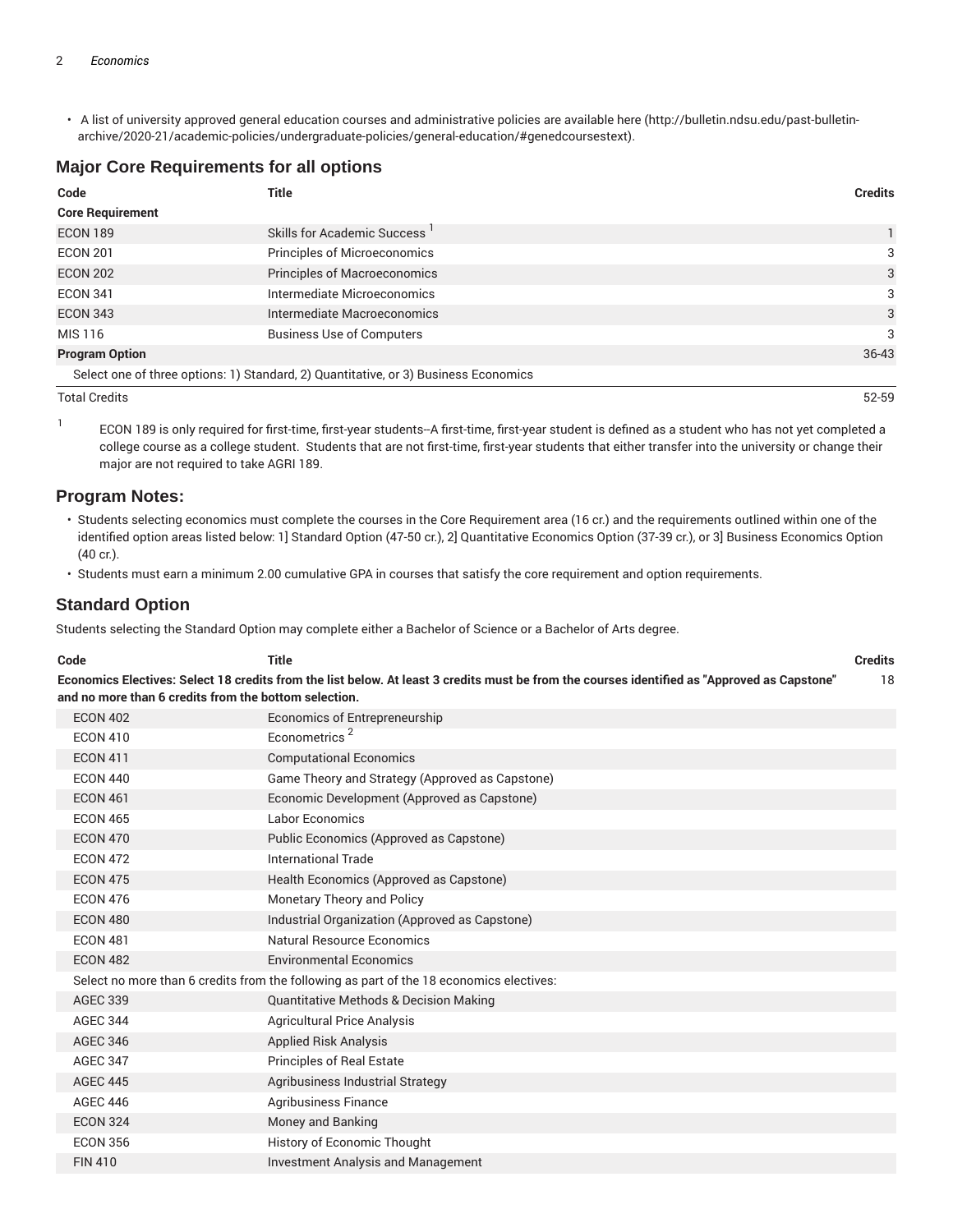| <b>FIN 420</b>            | Options, Futures, and Other Derivatives |         |
|---------------------------|-----------------------------------------|---------|
| <b>Other Requirements</b> |                                         |         |
| <b>MATH 144</b>           | <b>Mathematics for Business</b>         | 4       |
| <b>STAT 330</b>           | <b>Introductory Statistics</b>          | 3       |
| or STAT 367               | Probability                             |         |
| <b>STAT 331</b>           | Regression Analysis                     | $2 - 3$ |
| or ECON 410               | Econometrics                            |         |
|                           |                                         |         |

#### **Additional Requirements: 9 credits of Humanities & Fine Arts and Social & Behavioral Sciences**

Humanities & Fine Arts: Select 3 credits form the current general education list or any course with the prefix of: ART, CLAS, ENGL, FREN, GERM, HIST, HUM, MUSC, PHIL, SPAN, or THEA 3

Social & Behavioral Sciences: Select a total of 6 credits - 3 credits must be selected from the current general education list while the remaining 3 credits may be any course with a prefix of: ANTH, CJ, GEOG, POLS, PSYC, or SOC 6

Bachelor of Science or Bachelor of Arts Degree Requirement: A student must select either a BS or BA degree. The following requirements **apply to the specific degree type selected.** 3-17

Bachelor of Science: Completion of a minor program of study. This minor must be officially declared through the Office of Registration and Records. (Minimum 16 credits)

Bachelor of Arts: Completion of the BA Langauge Proficiency requirements and 3 credits of 300-400 level humanities, social sciences or a study abroad experience. (Credits for language proficiency will vary depending on placement; 3-14 credits)

Total Credits 39-54

1 STAT 331 is waived if ECON 410 is taken.

### **Quantitative Economics option**

Students selecting the Quantitative Economics Option complete a Bachelor of Science degree only.

| Code                                                         | <b>Title</b>                                                                                                                                | <b>Credits</b> |
|--------------------------------------------------------------|---------------------------------------------------------------------------------------------------------------------------------------------|----------------|
|                                                              | Economics Electives: Select 9 credits from the following. At least 3 credits must be from the courses identified as "Approved as Capstone". | 9              |
| <b>ECON 402</b>                                              | Economics of Entrepreneurship                                                                                                               |                |
| <b>ECON 411</b>                                              | <b>Computational Economics</b>                                                                                                              |                |
| <b>ECON 440</b>                                              | Game Theory and Strategy (Approved as Capstone)                                                                                             |                |
| <b>ECON 461</b>                                              | Economic Development (Approved as Capstone)                                                                                                 |                |
| <b>ECON 465</b>                                              | <b>Labor Economics</b>                                                                                                                      |                |
| <b>ECON 470</b>                                              | Public Economics (Approved as Capstone)                                                                                                     |                |
| <b>ECON 472</b>                                              | <b>International Trade</b>                                                                                                                  |                |
| <b>ECON 475</b>                                              | Health Economics (Approved as Capstone)                                                                                                     |                |
| <b>ECON 476</b>                                              | <b>Monetary Theory and Policy</b>                                                                                                           |                |
| <b>ECON 480</b>                                              | Industrial Organization (Approved as Capstone)                                                                                              |                |
| <b>ECON 481</b>                                              | Natural Resource Economics                                                                                                                  |                |
| <b>ECON 482</b>                                              | <b>Environmental Economics</b>                                                                                                              |                |
| <b>Other Requirements</b>                                    |                                                                                                                                             |                |
| <b>CSCI 122</b>                                              | <b>Visual BASIC</b>                                                                                                                         | 3              |
| or CSCI 159                                                  | Computer Science Problem Solving                                                                                                            |                |
| <b>ECON 410</b>                                              | Econometrics                                                                                                                                | 3              |
| <b>MATH 165</b>                                              | Calculus I                                                                                                                                  | 4              |
| <b>MATH 166</b>                                              | Calculus II                                                                                                                                 | $\overline{4}$ |
| <b>MATH 259</b>                                              | Multivariate Calculus                                                                                                                       | $3 - 4$        |
| or MATH 265                                                  | Calculus III                                                                                                                                |                |
| or CSCI 222                                                  | <b>Discrete Mathematics</b>                                                                                                                 |                |
| <b>MATH 266</b>                                              | Introduction to Differential Equations                                                                                                      | 3              |
| or STAT 368                                                  | <b>Statistics</b>                                                                                                                           |                |
| <b>STAT 367</b>                                              | Probability                                                                                                                                 | 3              |
| or STAT 467                                                  | Probability and Mathematical Statistics I                                                                                                   |                |
| Additional Requirements: 3 credits of Humanities & Fine Arts |                                                                                                                                             | 3              |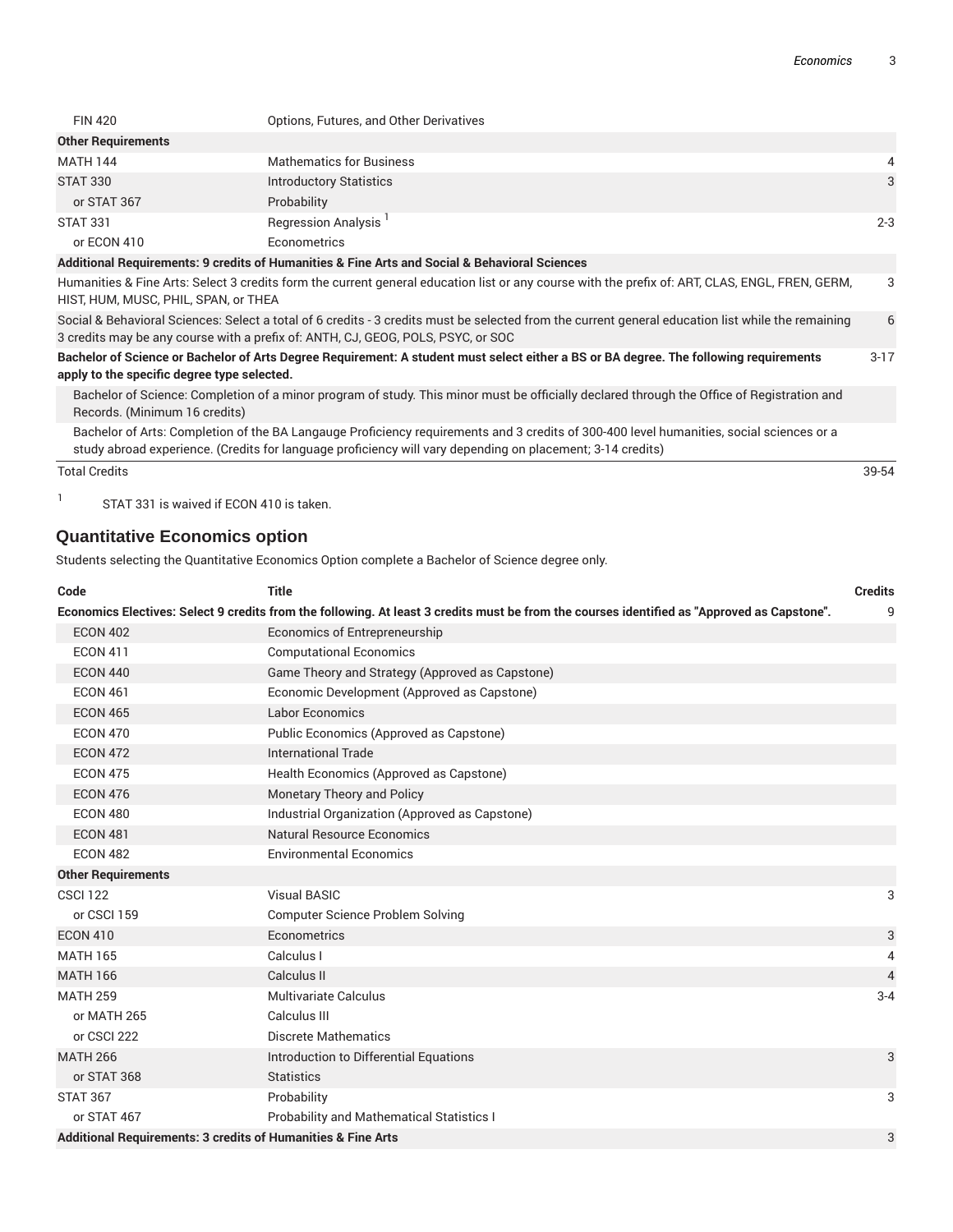Humanities & Fine Arts: Select 3 credits form the current general education list or any course with the prefix of: ART, CLAS, ENGL, FREN, GERM, HIST, HUM, MUSC, PHIL, SPAN, or THEA

**Minor in Computer Science, Mathematics or Statistics Required** 10-14

This option requires the completion of either the computer science, mathematics or statistics minor. Approximately 10-14 credits for either of these minors remains after the completion of the Other Requirements for this option. The minor must be officially declared through the Office of Registration and Records.

Total Credits 45-50

## **Business Economics option**

Students selecting the Business Economics Option complete a Bachelor of Science degree only.

| Code                                                                                                                                         | <b>Title</b>                                                                                                                                 | <b>Credits</b> |
|----------------------------------------------------------------------------------------------------------------------------------------------|----------------------------------------------------------------------------------------------------------------------------------------------|----------------|
|                                                                                                                                              | Economics Electives: Select 12 credits from the following. At least 3 credits must be from the courses identified as "Approved as Capstone". | 12             |
| <b>ECON 402</b>                                                                                                                              | Economics of Entrepreneurship                                                                                                                |                |
| <b>ECON 411</b>                                                                                                                              | <b>Computational Economics</b>                                                                                                               |                |
| <b>ECON 440</b>                                                                                                                              | Game Theory and Strategy (Approved as Capstone)                                                                                              |                |
| <b>ECON 461</b>                                                                                                                              | Economic Development (Approved as Capstone)                                                                                                  |                |
| <b>ECON 465</b>                                                                                                                              | <b>Labor Economics</b>                                                                                                                       |                |
| <b>ECON 470</b>                                                                                                                              | Public Economics (Approved as Capstone)                                                                                                      |                |
| <b>ECON 472</b>                                                                                                                              | International Trade                                                                                                                          |                |
| <b>ECON 475</b>                                                                                                                              | Health Economics (Approved as Capstone)                                                                                                      |                |
| <b>ECON 476</b>                                                                                                                              | Monetary Theory and Policy                                                                                                                   |                |
| <b>ECON 480</b>                                                                                                                              | Industrial Organization (Approved as Capstone)                                                                                               |                |
| <b>ECON 481</b>                                                                                                                              | Natural Resource Economics                                                                                                                   |                |
| <b>ECON 482</b>                                                                                                                              | <b>Environmental Economics</b>                                                                                                               |                |
| <b>Other Requirements</b>                                                                                                                    |                                                                                                                                              |                |
| <b>ECON 410</b>                                                                                                                              | Econometrics                                                                                                                                 | 3              |
| ACCT 200                                                                                                                                     | Elements of Accounting I                                                                                                                     | 3              |
| ACCT 201                                                                                                                                     | <b>Elements of Accounting II</b>                                                                                                             | 3              |
| <b>CSCI 122</b>                                                                                                                              | <b>Visual BASIC</b>                                                                                                                          | 3              |
| Additional Electives: Select 3 credits from the following                                                                                    |                                                                                                                                              | 3              |
| <b>BUSN 340</b>                                                                                                                              | <b>International Business</b>                                                                                                                |                |
| <b>BUSN 341</b>                                                                                                                              | <b>Global Business Environment</b>                                                                                                           |                |
| <b>ECON 472</b>                                                                                                                              | <b>International Trade</b>                                                                                                                   |                |
| <b>FIN 440</b>                                                                                                                               | <b>International Finance</b>                                                                                                                 |                |
| <b>MGMT 440</b>                                                                                                                              | <b>International Management</b>                                                                                                              |                |
| <b>MRKT 440</b>                                                                                                                              | <b>International Marketing</b>                                                                                                               |                |
| <b>Quantitative Tools: Select 3 credits from the following</b>                                                                               |                                                                                                                                              | 3              |
| ACCT 420                                                                                                                                     | <b>Accounting Information Systems</b>                                                                                                        |                |
| <b>AGEC 339</b>                                                                                                                              | <b>Quantitative Methods &amp; Decision Making</b>                                                                                            |                |
| <b>MGMT 360</b>                                                                                                                              | <b>Operations Management</b>                                                                                                                 |                |
| Additional Requirements: 3 credits of Humanities & Fine Arts                                                                                 |                                                                                                                                              |                |
| GERM, HIST, HUM, MUSC, PHIL, SPAN, or THEA                                                                                                   | Humanities & Fine Arts: Select 3 credits form the current general education list or any course with the prefix of: ART, CLAS, ENGL, FREN,    |                |
| Minor in Business Administration or Accounting Required                                                                                      |                                                                                                                                              | 10             |
| This option requires the completion of either the business administration or accounting minor. Approximately 10+ credits for either of these |                                                                                                                                              |                |

minors remains after the completion of the Other Requirements for this option. The minor must be officially declared through the Office of Registration and Records.